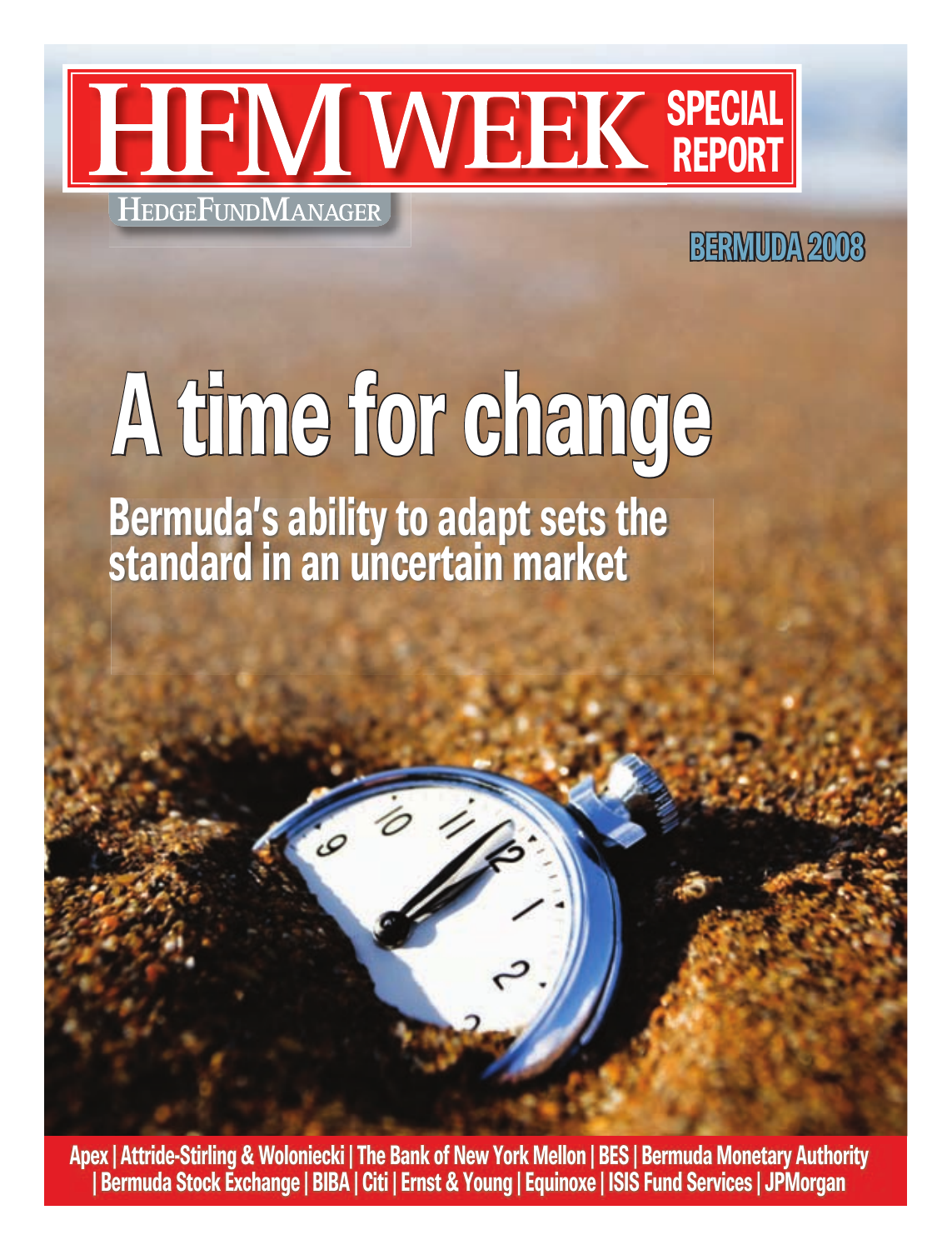**The hedge fund industry is changing, and investment managers need the administrative know-how to move with the times, says Jason Bibb of ISIS Fund Services**

## **Adapting to the new environment**

The changing demands of investors have<br>
been a significant talking point in recent<br>
years, with changes in the way hedge funds<br>
aparets, such as increased transparency and high been a significant talking point in recent operate, such as increased transparency and higher operational standards, being implemented with more seriousness.

In response to the evolving market, ISIS Funds Services – a joint venture with the ISIS Group – has been established with the aims of meeting the hedge fund industry's increasingly specialist demands. Jason Bibb, the company's managing director, shares his thoughts on the changing face of hedge funds and why this new venture is so necessary.

**HFMWeek (HFM):** How has the funds industry changed in the last few years?

**Jason Bibb (JB)**: The easy answer is significantly. The demand for alternative investments, such as hedge funds, has increased dramatically. Both retail and institutional investors are attracted to the investment opportunities offered by hedge funds and the prospects of higher returns, responding in part to the lackluster performance of global equity markets. As a result, global hedge fund assets under management and the number of hedge funds have grown on double digit multiples year-on-year. With hedge funds representing approximately 30-40% of stock trading volumes in the top three stock exchanges in the world, they will continue to have an enormous impact on the world's securities markets.

We have seen some unfavorable events – significant stock market volatility, sub-prime mortgage failures, liquidity freezes and one of the largest global investment banks going bust. It is becoming ever harder for hedge fund managers to generate alpha from traditional mandates. Therefore, there has been a shift of investment focus to global OTC derivatives markets and both private equity and real estate investment in BRIC countries.

HFM: Why was ISIS Funds Services established? In what way does the modern funds industry require its services?

JB: To give the market what it wants. From our experience, investment managers repeatedly mention recurring themes concerning their administrators – poor service quality, untailored product offering, high turnover of staff, the lack of experience and high costs. This is not a global epidemic, but large and small administration businesses alike have these issues. Added to this was the significant consolidation activity that has taken place in the last few years.

The decisions to enter or grow in the administration space can be limited to a number of factors: asset generation, expanding product range, technology advances or obtaining experienced staff allowing capacity. But not all participants have been successful and the investment manager and their investors always suffer.

Our team offers the stability, professionalism and expertise of a large organisation combined with the flexibility, autonomy and character of a small boutique. As a boutique, we deliver a broad spectrum of hedge fund services, in a manner which adds value to the investment manager. Many talk of adding this value, but very few can 'walk the walk'.

HFM: Do you stand by your timing of the venture, bearing in mind the dramatic shift the global market has experienced in the last 12 months? Did the financial climate, in fact, assist the decision?

JB: The best way to answer this is by facts. The business began operations 1 October 2007. In seven months of trading, we have amassed approximately US\$2.5bn in assets under administration and developed a significant corporate secretarial



**Jason Bibb is an executive director and managing director of ISIS Fund Services, a specialist hedge fund administration company. He has over 14 years onshore and offshore fund investment management and hedge fund administration experience in developed and emerging economies.**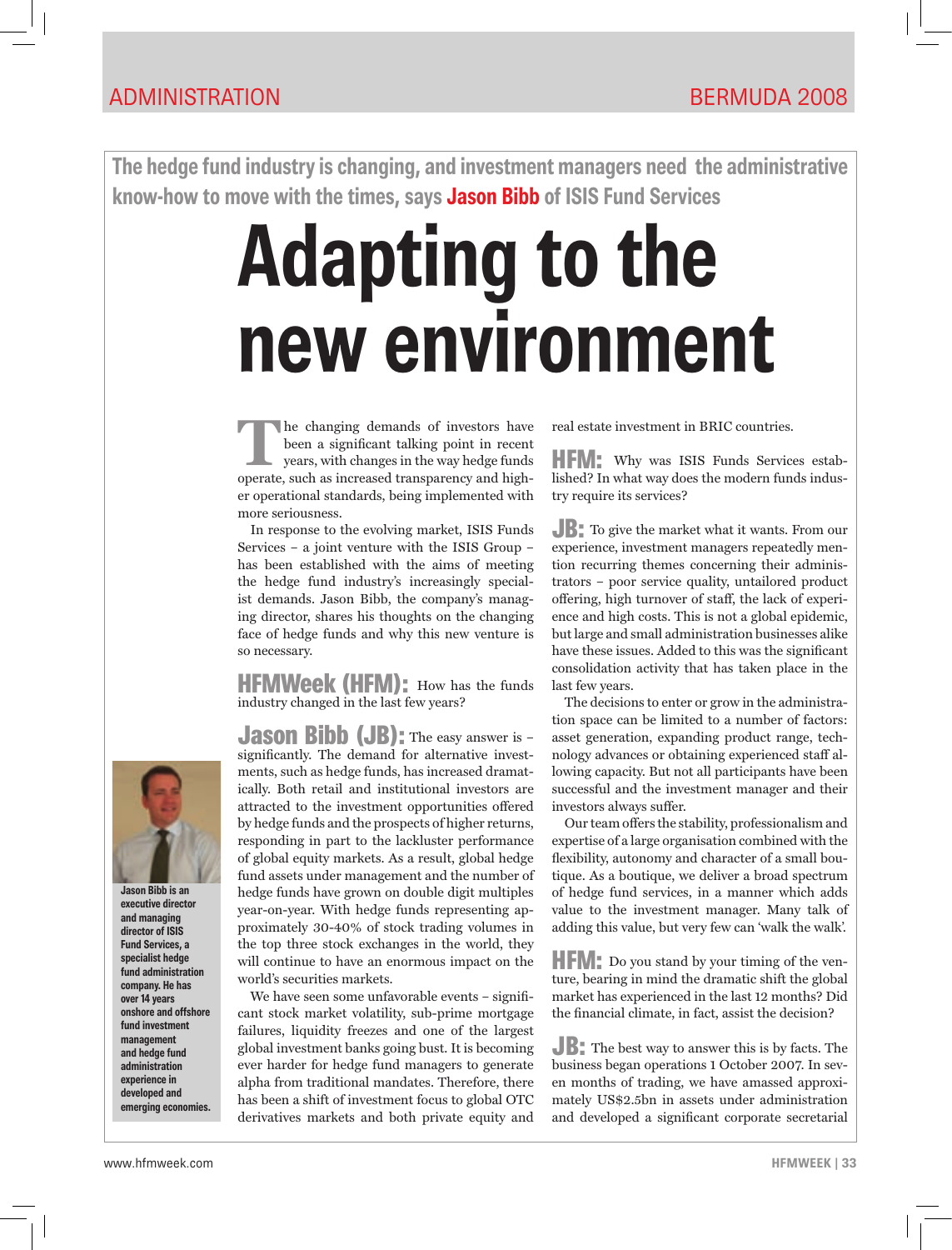business providing standalone services.

Similar to other administrators, we have been very vigilant of our clients' assets during the cycle of volatile markets, none of which were exposed to the sub-prime debacle. The majority have robust investment processes, ensuring they have been unaffected.

We believe that our analysis and segmentation of the market, and subsequent launch, was perfect timing. Historically, there have been very few new ventures that have achieved so much so quickly and our success is testament to our experience and professionalism.

HFM: What are your reasons for remaining in Bermuda?

JB: Choosing Bermuda was easy. The executive have all lived and worked in Bermuda for many years and have strong ties with the island's investment and service industry. Our joint venture partner, the ISIS Group, and their recently established law firm, ISIS Law, are all present in Bermuda, enabling us to offer clients much more than traditional hedge fund services.

Furthermore, Bermuda has an infrastructure to service the investment management community which is largely unrivalled. With its tax neutral status; location and language; robust, effective regulation; people and expertise; system of law and government; and the ease of doing business with the best third-party service providers, Bermuda is a domicile of choice and has established itself as the offshore centre for fund administration.

With a satellite office already established by the ISIS Group in Australia, and with Canada and Ireland planned for 2008/9, our Bermuda office will define our operational platform overseas ensuring unification of procedures and controls across all jurisdictions.

**HFM:** What does ISIS Funds Services offer that was previously unavailable?

JB: Comparing and contrasting large and boutique administrators is pointless. Some boutiques offer domestic and offshore hedge fund services, some

either/or; some have well-developed technology platforms, some to a lesser extent. Larger administrators or banks offer a plethora of other services but can sacrifice quality of service in order to maintain the controls to manage a large operation across multiple functions.

How do you compare one to another, in the absence of brand value? Easy – delivery and service. We create competitive advantages for our clients through innovative and comprehensive delivery of services that meet their needs. This allows them to focus on managing money, safeguarded by the fact that the operations of their businesses are being properly managed.

We have subject matter experts with experience of hedge fund administration, all of whom were with organisations considered among the best in their industry. This allows us to anticipate our clients' needs unprompted, and advise accordingly.

We approach our clients' business requirements with expertise and skill, and are always solution oriented. We offer flexibility in our approach, to ensure clients leverage best-of-breed capabilities and optimise their infrastructure. This is what makes us different.

HFM:What role does technology play? How does ISIS differentiate itself in terms of the tools it offers to clients?

JB: The challenge of maintaining leading-edge technology is a real one, which creates a continual drain on an administrator's resources. All administrators usually have a technology solution at their core, including portfolio accounting, valuation and share-registration systems. Technology is a significant factor in the delivery of a premium hedge fund administration platform. Without it, administrators would not be able to provide a comprehensive service to clients.

However, with an increase in differing investment mandates significantly changing the market, administrators are required to deal with the changing complexities of instruments by moving away from the plain vanilla.

FAS 157 brings more challenges too.

With the need to add more functionality, to be able to report and value new investment instruments, come additional operational overheads and the need for in-house technology experts to develop or enhance system specifications.

In some cases, administrators who have sought aggressive growth models in the past have agreed to administer certain types of OTC mandates that their current technology platforms were not designed for. This too leads to challenges; whether through people or technology, administrators will have to remain nimble to tackle increasingly complex securities and the ever-changing market.

ISIS Fund Services employs a fully integrated technology platform, which includes business and operational management, fund accounting, valuation, shareholder services, legal and compliance and corporate secretarial administration. Our technology and infrastructure enables us to support a variety of investment strategies and structures.

**HFM:** What does the future hold for the funds industry and how will ISIS Fund Services adapt to support it?

**JB:** In the funds industry, there will be winners and losers, but one consistent theme will prevail – hedge funds are here to stay. That said, alternatives will need to adapt: to the currently difficult investing environment; to increased competition; to new compliance regulations; and to increased, more demanding, institutional investors.

Our independence allows us to act as one team, with the flexibility to adapt to changing factors. Our company is our people and our independence enables us to attract and retain a strong and dedicated team of the highest calibre, providing our clients with professional expertise and knowledge. We are committed to an innovative approach to customising a platform that meets the needs of our clients, and of the evolving hedge fund industry. We also strive to develop long-term partnerships with our clients. By combining these factors, ISIS Fund Services will be able to adapt to any situation.